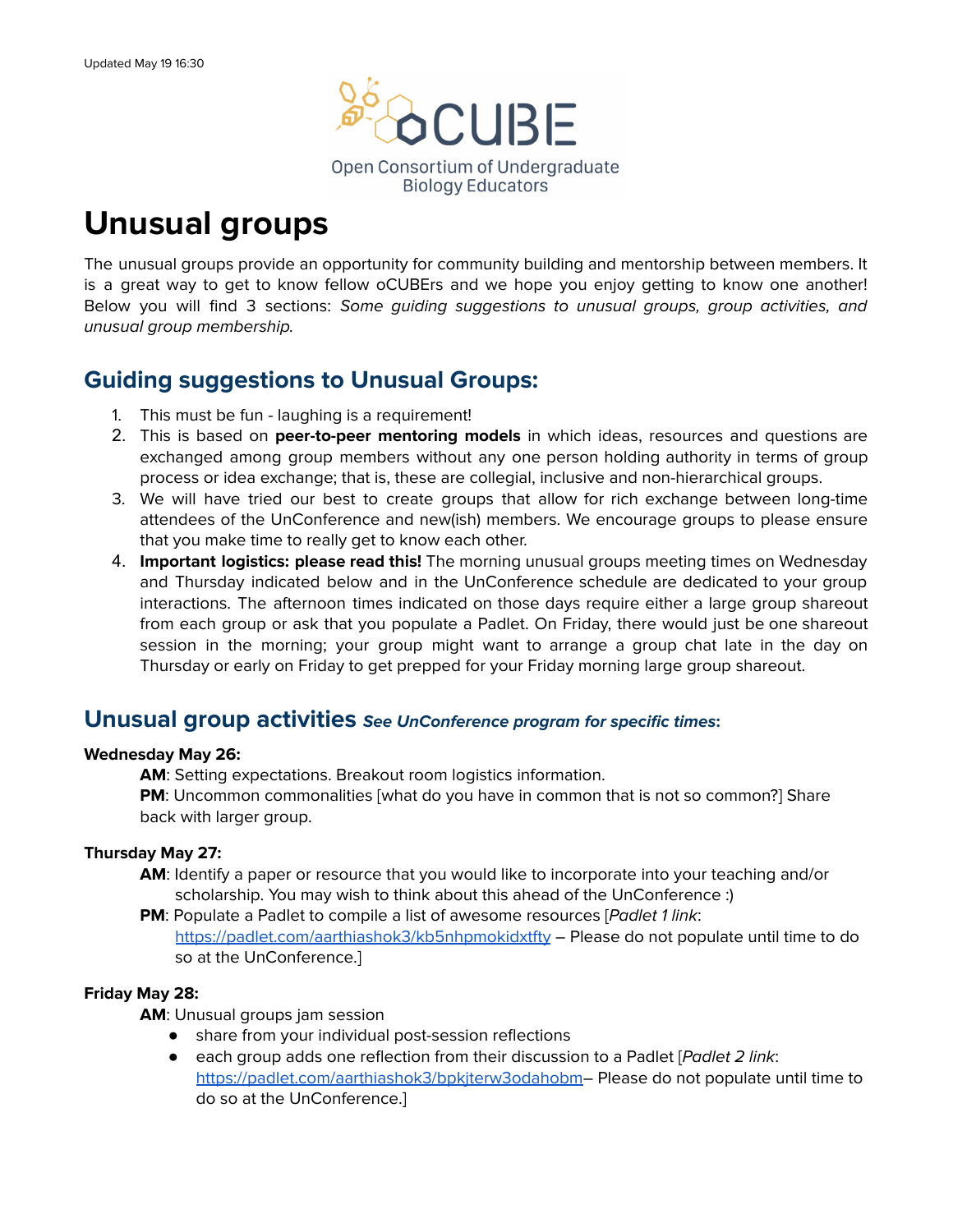## **Here are your Unusual Groups!**

## **Group 1:**

| Nadia    | Tsvetkov     |
|----------|--------------|
| Michelle | French       |
| Krystal  | <b>Nunes</b> |
| Jessica  | Hill         |
| Julie    | Clark        |

### **Group 2:**

| <b>Trisha</b> | Mahtani |
|---------------|---------|
| <b>P</b> aula | Wilson  |
| <b>Chris</b>  | Garside |
| Joe           | Boivin  |

### **Group 3:**

| Usha    | Vivegananthan |
|---------|---------------|
| Emily   | Varqa         |
| Robert  | Robson        |
| Pardeep | Sidhu         |
| Daniel  | Jeffery       |
| Nicole  | Nivillac      |

#### **Group 4:**

| Laura  | Schnell      |
|--------|--------------|
| Aarthi | Ashok        |
| Jeneni | Thiagavel    |
| Greg   | Schmaltz     |
| Naomi  | Levy-Strumpf |

## **Group 5:**

| <b>Madison</b> | Wright   |
|----------------|----------|
| <b>Neil</b>    | Haave    |
| Lovaye         | Kajiura  |
| Helen          | Miliotis |
| Krupa          | Patel    |

### **Group 6:**

| Fiona    | Rawle     |
|----------|-----------|
| Tanya    | Da Sylva  |
| Lisa     | Robertson |
| Nicole   | Sukdeo    |
| Jennifer | Peter     |

## **Group 7:**

| Heidi    | Engelhardt |
|----------|------------|
| Tranum   | Kaur       |
| Rebecca  | Laposa     |
| Amira    | Moustafa   |
| lKenneth | Yip        |

### **Group 8:**

| Sanja   | Hinic-Frlog |
|---------|-------------|
| Maria   | Davis       |
| Birgit  | Schwarz     |
| Michael | Fish        |
| Jason   | Chung       |

#### **Group 9:**

| Tamara    | Kelly     |
|-----------|-----------|
| Nishanth  | Lakshman  |
| Carol     | Armstrong |
| Christine | Wong      |
| Jola      | Gurska    |

#### **Group 10:**

| Rosa      | da Silva    |
|-----------|-------------|
| Mark      | Vicari      |
| Wendy     | Keenleyside |
| Adrian    | lonescu     |
| Alexandra | Pettit      |